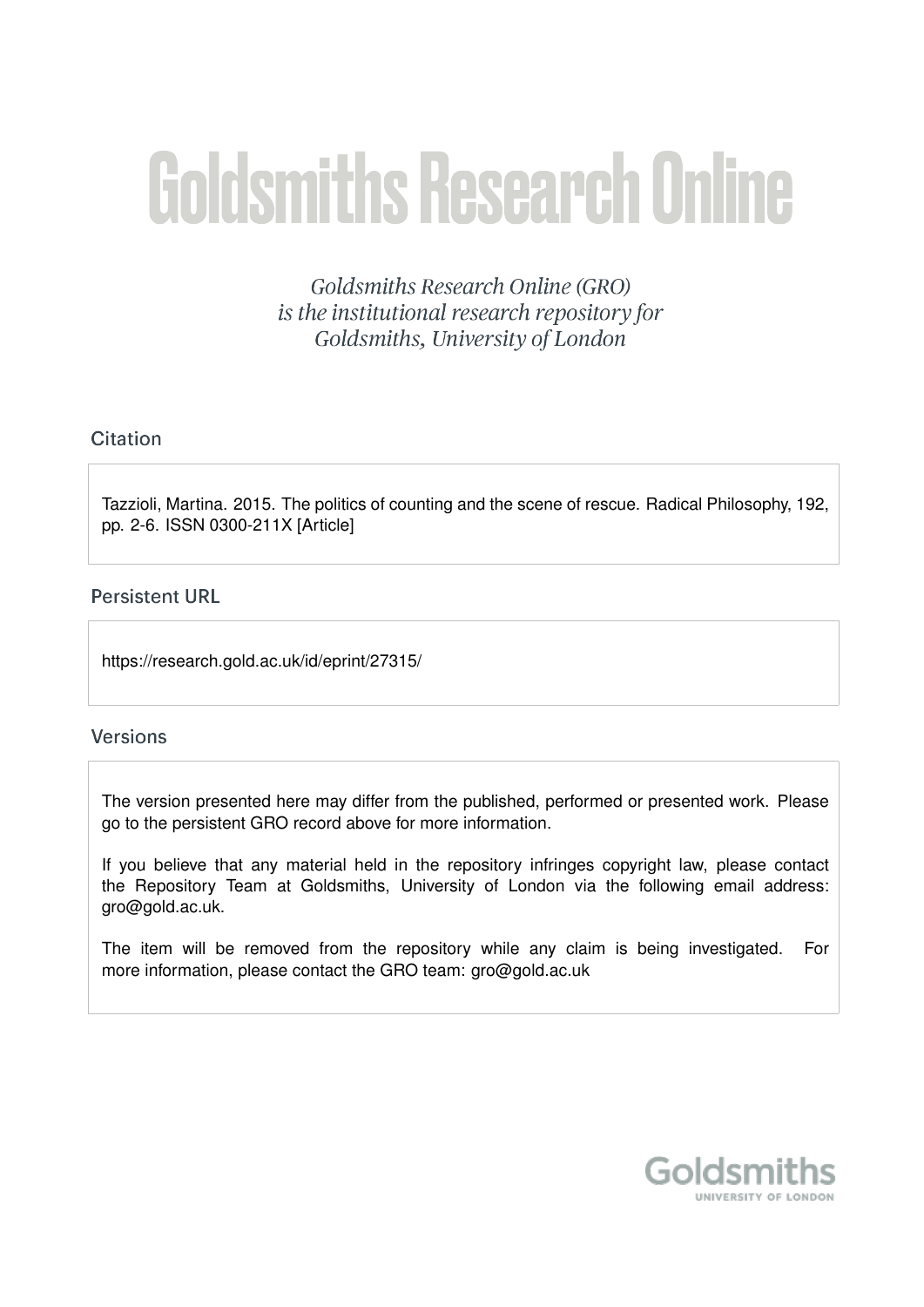## **The politics of counting and the scene of rescue**

## Border deaths in the Mediterranean

## **Martina Tazzioli**

Border deaths are not a new phenomenon. Since the early 2000s, the Mediterranean Sea has been named a 'maritime cemetery' by activists $1$  and critical migration scholars. However, over the last two years migrant deaths at the borders have gained more and more attention in the media and EU political debate after two deadly shipwrecks near the island of Lampedusa on 3 and 11 October 2013, causing the deaths of 636. Since then, the Mediterranean has become the focus for a practice of 'counting the dead' that has been at the core of databases set up by human rights groups, migration agencies and NGOs. The number of deaths is, however, difficult to ascertain: according to the International Organization for Migration (IOM), for instance, in 2014 3,072 people died in the Mediterranean,<sup>2</sup> while UNHCR counted 3,419 dead migrants in the same year; in 2011, according to UNHCR's statistics, about 1,500 migrants died in the Mediterranean, $3$  but human rights associations estimate that the real number is around 3,000. The differences in statistics are very often the result of the choice whether to count missing persons; that is, those migrants who supposedly died but whose corpses have not been found. The Deaths at the Borders Database, for example, produced by an academic research team based at the University of Amsterdam, counts exclusively migrant deaths recorded by states in civil registries.<sup>4</sup> It is precisely in this gap between the countable deaths and the uncountable ones that, I suggest, it becomes necessary to put into place an alternative politics, one that accounts for border deaths beyond the logic of mapping and counting.

#### **Our Sea**

October 2013 represents an important shift in the governmental approach to migrants at sea: the starting of Mare Nostrum, the military–humanitarian operation coordinated by the Italian navy for rescuing migrants in distress at sea inaugurated what can be called *the scene of rescue*. From the border spectacle of the migrant invasion, media attention shifted to the humanitarian tasks performed by military actors in charge of saving migrant lives. At the time of writing, May 2015, the political context has changed again: in December 2014, Mare Nostrum had been replaced by the EU operation Triton coordinated by Frontex, whose declared purpose is border control and not rescuing migrants. Nevertheless, the Mediterranean is by now seen as a scene of rescue that is at the core of the EU reassessment of a migration strategy to respond to the 'refugee crisis' provoked by wars across the world from which millions of people escape. This crisis, which migration agencies and scholars define in terms of 'mixed migration flows',<sup>5</sup> designates at the same time the crisis of states and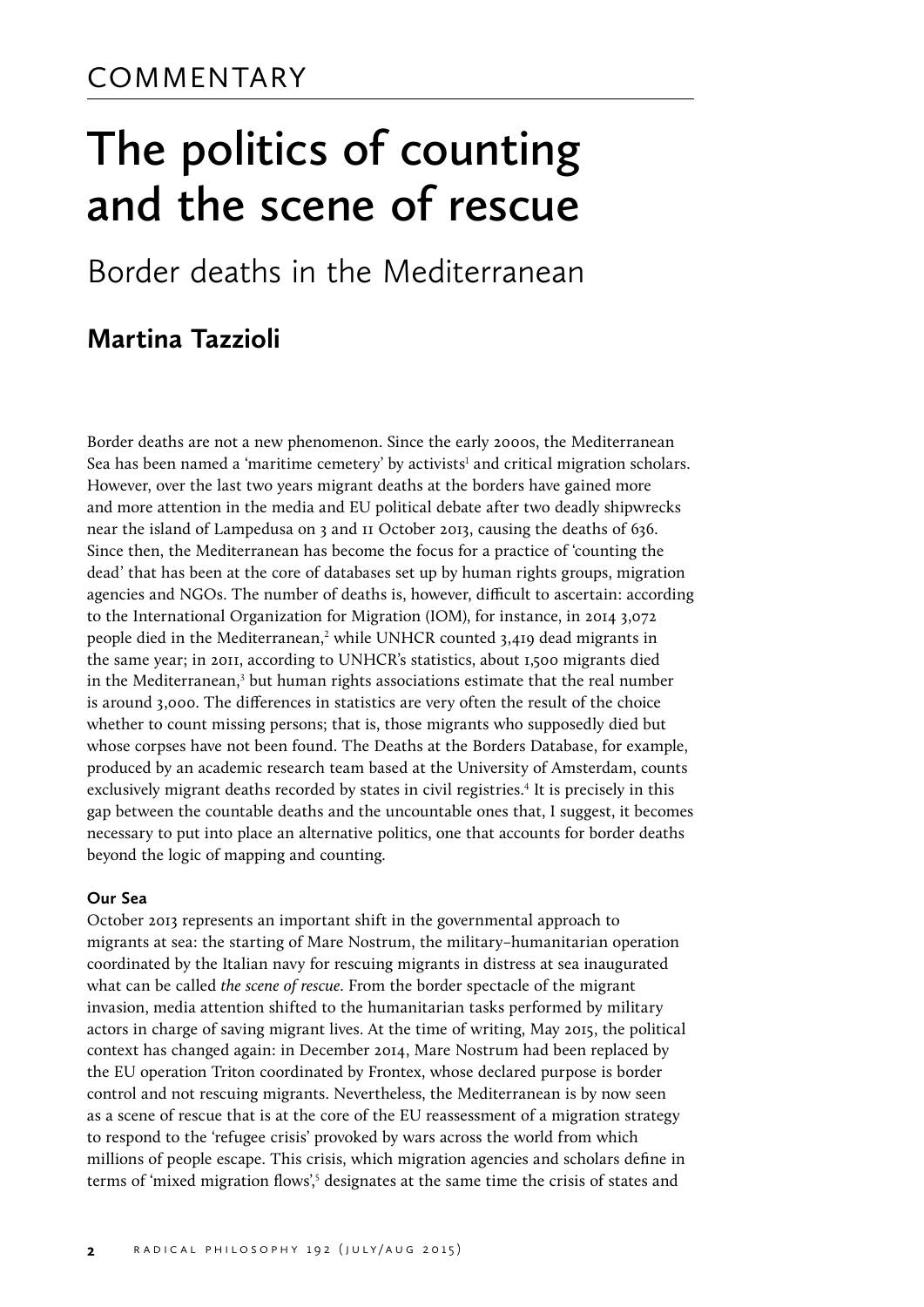humanitarian actors in labelling and partitioning people deserving international protection from the others. Such a crisis, which is actualized dramatically in the increase of border deaths in the Mediterranean region, is also the result of a European space that is closed off for the majority of the people who seek asylum and who can enter it only illegally.

If the logic of counting and mapping has been the main response in terms of knowledge production, NGO campaigns and policy-relevant research, European states have instead reacted to the too visible and unbearable effects of their migration policies – namely, the high number of border deaths in the Mediterranean – by putting into place humanitarian-military operations for rescuing migrants in distress at sea. The political debate that has arisen around the military-humanitarian operation Mare Nostrum had been focused on the rescue politics enacted by military actors – the navy, with the support of the coastguards – in charge of humanitarian tasks, namely of rescuing migrants at sea: how much extended the patrolling area should be, how to improve the rescue capacity of the navy, how to distinguish between the 'persons in real need of protection<sup>%</sup> and the migrant smugglers or the possible terrorists, which actors have to save the migrants and at what costs. In the frame of rescue politics, people escaping wars become lives to rescue, shipwrecked persons. Thus, *rescue politics* designates the technical deployment of military vessels and monitoring tools for saving migrants at sea, and at the same time it indicates the implicit and unquestioned consideration of migrants as shipwrecked lives. To put it differently, people seeking asylum in Europe are people who in order to be safe have to put their lives at risk at sea and be rescued by military ferries.

The exclusive focus on the modalities of rescue has overshadowed the peculiar politics of life that underpins military-humanitarian operations: migrants seeking asylum become lives to rescue and their freedom – of movement and of choosing a safe place to stay – is dislodged from the outset. The mechanisms of capture and containment of unauthorized movements act simultaneously through border restrictions that cause border deaths and through the humanitarian channelling system. The risks to life that people who seek asylum in Europe take, being forced to cross the Mediterranean 'illegally', and rescue politics are not opposite mechanisms of migration government. This means that humanitarian measures hold a specific political technology over migrant lives by rescuing, sorting and channelling migrants,<sup>7</sup> one in which people escaping wars can seek asylum only by first becoming shipwrecked persons to rescue. Humanitarian and security measures are thus two intertwined political technologies of migration governmentality.

Caught in-between these apparently opposite poles – the security approach and the humanitarian one – even migration activist groups and researchers took the stand of the humanitarian solution to border deaths. Ultimately, rescue politics has saturated the political space of action, becoming the blueprint for campaigns and practices that deliberately challenge 'the human costs of border controls'. In 2014 a Maltese couple launched the Migrant Offshore Aid Station (MOAS), a private rescue operation 'to support vessels in need of assistance, coordinating its efforts with other search and rescue authorities around the Mediterranean'.<sup>8</sup> Equipped with vessels and drones, the MOAS team started as an alternative to state rescue operations, with the idea that saving migrant lives at sea should be an issue that also involves civic responsibility. Then, in a second stage, it worked in collaboration with the Italian navy, assisting them during rescue operations and detecting migrants in distress at sea. A private rescue operation was also started by a German entrepreneur who has recently put into place Sea Watch,<sup>9</sup> a rescue boat patrolling between Maltese and Tunisian waters. In April 2015, Médicins Sans Frontières (MSF) and MOAS launched a joint Mediterranean search, rescue and medical aid operation that received considerable attention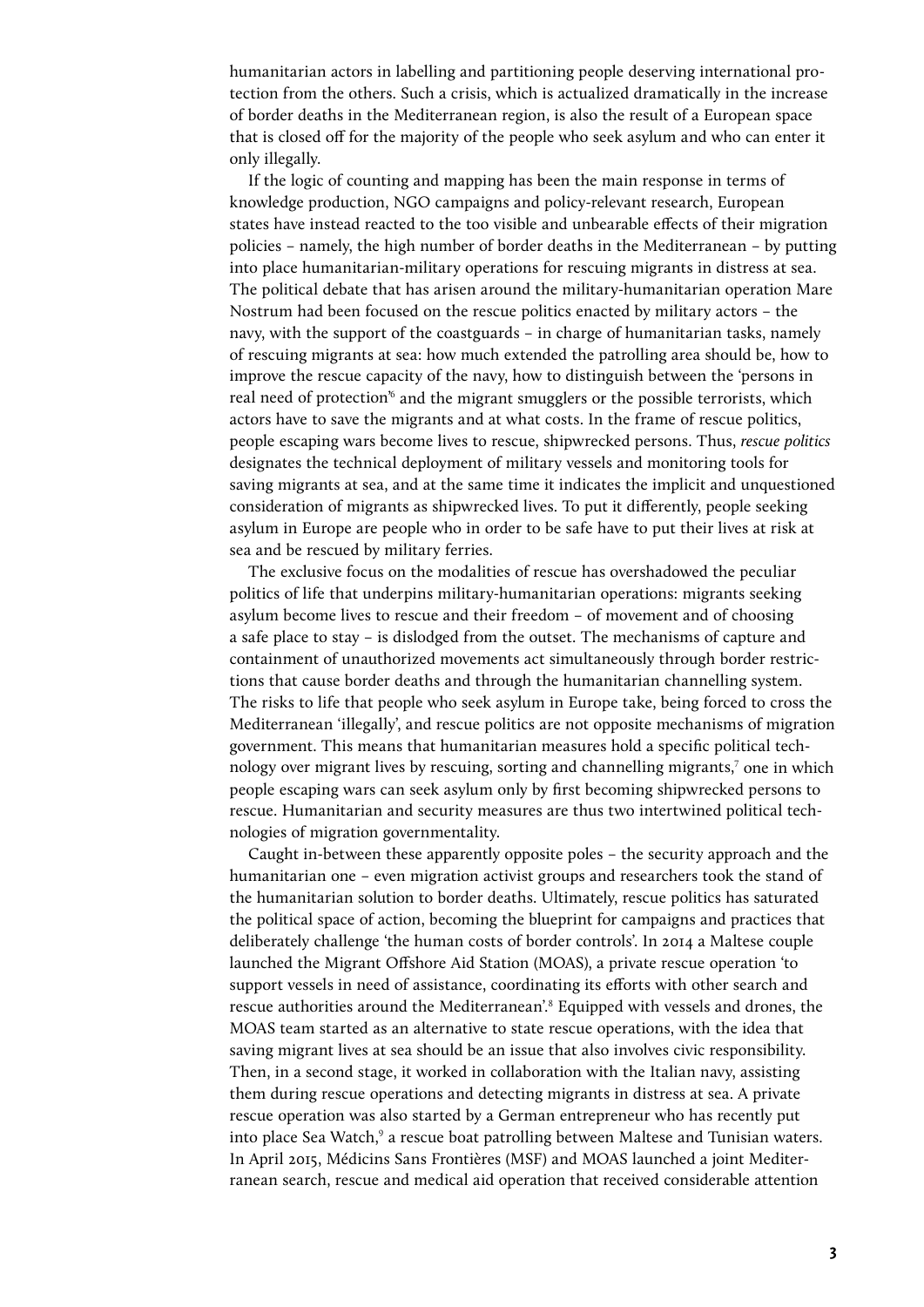in European public debate after the huge shipwreck near Lampedusa on 18 April that caused the death of more than 800 migrants.<sup>10</sup> In autumn 2014, a transnational group of activists based in France, Germany, Italy and Tunisia set up Alarm Phone, an alarm number that migrants at sea can call in case of distress. Unlike MOAS, the Alarm Phone group is not equipped with vessels but acts according to a 'watch the watchdogs' strategy, calling national coastguards and 'following up on the rescue operation on their response, making known to them that we are informed and "watching" them'.<sup>11</sup> The idea behind all these projects, given Europe's irresponsibility in the face of migrant deaths, is to intervene in spaces that are usually reserved for state authorities, demanding that they operate in a prompt and adequate way to rescue migrants at sea and engaging in civic sea rescue to turn the humanitarian-military approach into an effective and urgent assistance to migrants in distress.

### **Freedom of movement?**

A phone call is received by J., a rejected refugee from Ivory Coast in Tunis who was previously at the refugee camp of Choucha close to the Libyan border. Three Eritreans who left the camp in September 2013, went back to Libya and took a boat to Italy died, along with 323 other migrants, in the big shipwreck near Lampedusa on 3 October 2013. Three months later, in March 2014, J. is informed by a refugee who is now settled in Germany that their friend from Ghana never arrived: although the Italian operation Mare Nostrum was in place at that time, a deadly shipwreck had probably occurred between Libya and Italy. For Italian authorities that shipwreck simply never happened.

Reflecting upon border deaths, the first image that comes to mind for many of us is a list of numbers: the weekly death toll in the Mediterranean, released by the vessels operating under the Triton operation; the number of estimated border deaths since the late 1990s that differs according to the source and the approximate number of missing people after a rescue operation in the Mediterranean Sea. The government of migration is grounded on a politics of numbers that sorts people into 'risk' categories, divides migrants into groups when they are disembarked at the harbour, and from time to time fixes the number of 'authorized' entries in a country. Counting border deaths is a mapping practice in which numbers proliferate while remaining approximate.

Border policies are the cause not only of recorded deaths but also of the 'disappearance' of migrants. In order to remain invisible and undetected, many migrants become untraceable even when they die during their journey. While for relatives and friends they are missing persons, for European authorities they are simply uncounted presences and unrecorded deaths.<sup>12</sup> When dead bodies are found, the number of deaths often remains approximate due to the impossibility of verifying exactly how many people were on the vessel.

On the southern shore of the Mediterranean, 'border deaths' are those persons – friends, sons, daughters, husbands, wives or travel mates – who, irrespective of whether their death has been certified by national authorities, are missing. The 'ghost shipwrecks' that have happened in the Mediterranean over the past decade have not stopped with the deployment of military-humanitarian operations; something escapes the death count that NGOs, activists, researchers and international organizations have started to pursue. Border deaths have become objects of recording, mapping and detection with an almost 'real-time' visibility that aims to produce an awareness of the situation in the Mediterranean, as with the Eurosur system, or through *a posteriori*  data-gathering activities that aim to produce 'archives' of migrant deaths at sea. Indeed, most of the time the details of a deadly shipwreck can be retraced only by collecting information and testimonies from the survivals and reconstructing the event step by step, for instance by using radar and satellite images.13 The proliferating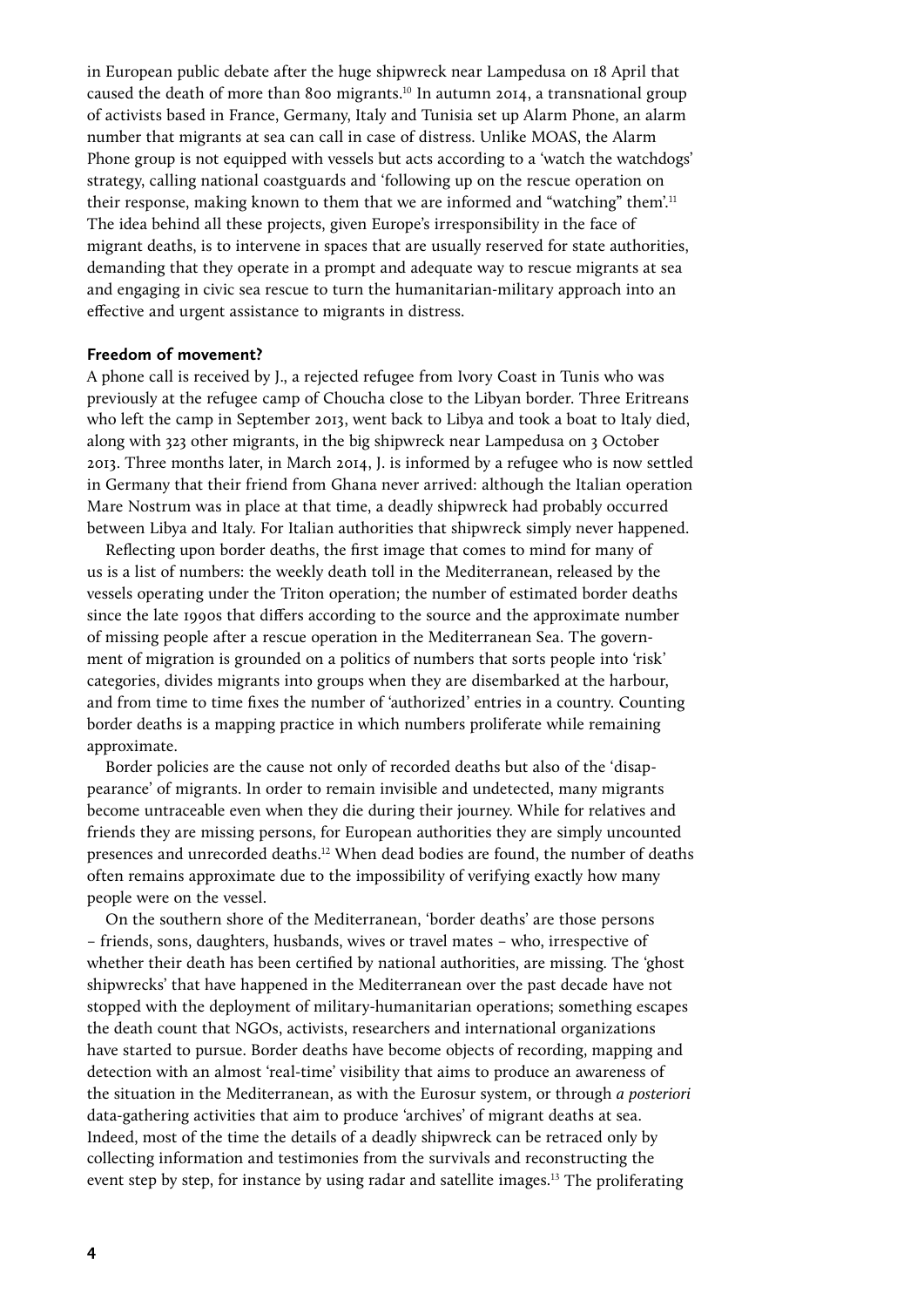counting methods mirror the governmentalization of the Mediterranean, which is increasingly constructed as a space that can be constantly monitored by technological eyes and by patrolling boats. Yet the disappearance of so many migrants challenges the image of the Mediterranean as a 'transparent' sea, bringing to the fore the patchy visibility that is at play and the presence of shadow zones. In this regard, border deaths are the unavoidable outcome – and not the unintended or the side effect – of the visa regime that instantiates asymmetries in the functioning and effects of borders.

If border deaths are accounted for through a logic of counting, something remains undetectable from the political perspective of the northern shore of the Mediterranean. Moving beyond the logic of counting means refusing to look at border deaths from the standpoint of this governmental gaze – migration agencies or states – and taking into account what border deaths are for the friends and the relatives of the missing migrants. This means engaging in a decolonial move that challenges the logic of recognition that sustains political campaigns and research projects aiming to count and identify dead migrants. By moving from the northern to the southern shore of the Mediterranean we realize that these uncounted deaths not only have a name but are fully known by their friends and relatives. Rather than producing a more exact border



deaths population database, it is a question of bringing into visibility the reality of what the visa regime and the European mechanisms of border control generate: the 'disappearance' of women and men who die without being detected but who are counted as 'missing' in the countries of origin or of transit by those who know them. The logic of identification – giving a name to corpses found at sea – risks, paradoxically, reproducing the hierarchy that assumes dead migrants are people who, in order to exist, have to be recognized, counted and named from the northern shore of the Mediterranean. A politics that accounts for border deaths without reproducing this space of governmentality attends to what exists beyond counting and identification: unaccountable deaths represent the unquantifiable 'cost' of borders that cannot be assessed from the northern shore of the Mediterranean and that requires taking into account those people – friends and relatives – for whom they are missing persons.

The daily alternation between death tolls and the bulletins of rescued migrants that we have been witnessing since the start of the Mare Nostrum and Triton operations fashions us as spectators: migrants escaping wars become lives to save in the technical sense of being rescued at sea that 'we' can only observe and 'count'. The friends of J. from the Choucha camp have become objects of a mapping gaze that crafts a new space of governmentality: bodies to count and name, to classify in order to assess the risk that migrants face in crossing the sea.

The expression 'human costs of border control<sup>'14</sup> is used by NGOs, researchers and human rights activists to highlight the unwanted effects of borders in order to demand that states adopt a more humane approach in implementing migration policies. By challenging the costs-and-benefits perspective on border control, I am arguing that borders function in heterogeneous ways; far from acting only as barriers, killing migrants by giving them no other choice for moving than by risking death in the act of border crossing, they also filter and decelerate movements. Migrants who